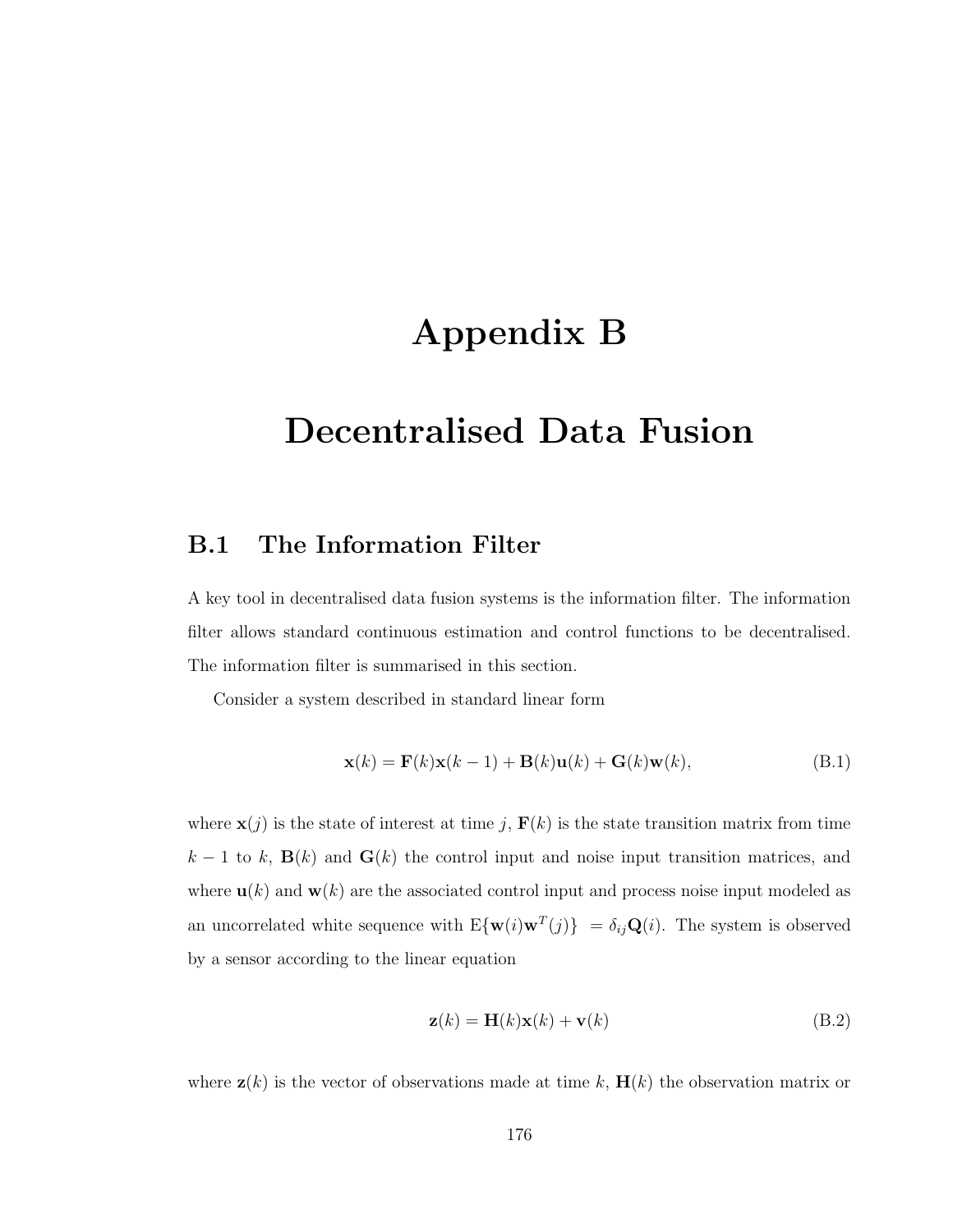model, and where  $\mathbf{v}(k)$  is the associated observation noise modeled as an uncorrelated white sequence with  $\mathrm{E}\{\mathbf{v}(i)\mathbf{v}^T(j)\}$  =  $\delta_{ij}\mathbf{R}(i)$ .

The conventional Kalman filter algorithm generates estimates for the state  $\hat{\mathbf{x}}(k \mid k)$ at a time  $k$  given all observations up to time  $k$ , together with a corresponding estimate covariance  $\mathbf{P}(k | k)$  as:

$$
\hat{\mathbf{x}}(k | k) = \hat{\mathbf{x}}(k | k - 1) + \mathbf{W}(k) [\mathbf{z}(k) + \mathbf{H}(k)\hat{\mathbf{x}}(k | k - 1)]
$$
\n(B.3)

$$
\mathbf{P}(k | k) = \mathbf{P}(k | k - 1) - \mathbf{W}(k)\mathbf{S}(k)\mathbf{W}^T(k)
$$
 (B.4)

where  $\mathbf{W}(k)$  is the gain matrix,  $\mathbf{S}(k)$  the innovation covariance. The information form of the Kalman filter is obtained by re-writing the state estimate and covariance in terms of two new variables

$$
\hat{\mathbf{y}}(i | j) \stackrel{\triangle}{=} \mathbf{P}^{-1}(i | j) \hat{\mathbf{x}}(i | j), \qquad \mathbf{Y}(i | j) \stackrel{\triangle}{=} \mathbf{P}^{-1}(i | j), \tag{B.5}
$$

and also the information associated with an observation in the form

$$
\mathbf{i}(k) \stackrel{\triangle}{=} \mathbf{H}^T(k)\mathbf{R}^{-1}(k)\mathbf{z}(k), \qquad \mathbf{I}(k) \stackrel{\triangle}{=} \mathbf{H}^T(k)\mathbf{R}^{-1}(k)\mathbf{H}(k) \tag{B.6}
$$

With these definitions, the information filter can be summarised Prediction:

$$
\hat{\mathbf{y}}(k | k - 1) = [\mathbf{1} - \mathbf{\Omega}(k)\mathbf{G}^T(k)] \mathbf{F}^{-T}(k)\hat{\mathbf{y}}(k - 1 | k - 1) +
$$
  
 
$$
+ \mathbf{Y}(k | k - 1)\mathbf{B}(k)\mathbf{u}(k)
$$
(B.7)

$$
\mathbf{Y}(k \mid k-1) = \mathbf{M}(k) - \mathbf{\Omega}(k)\mathbf{\Sigma}(k)\mathbf{\Omega}^{T}(k)
$$
(B.8)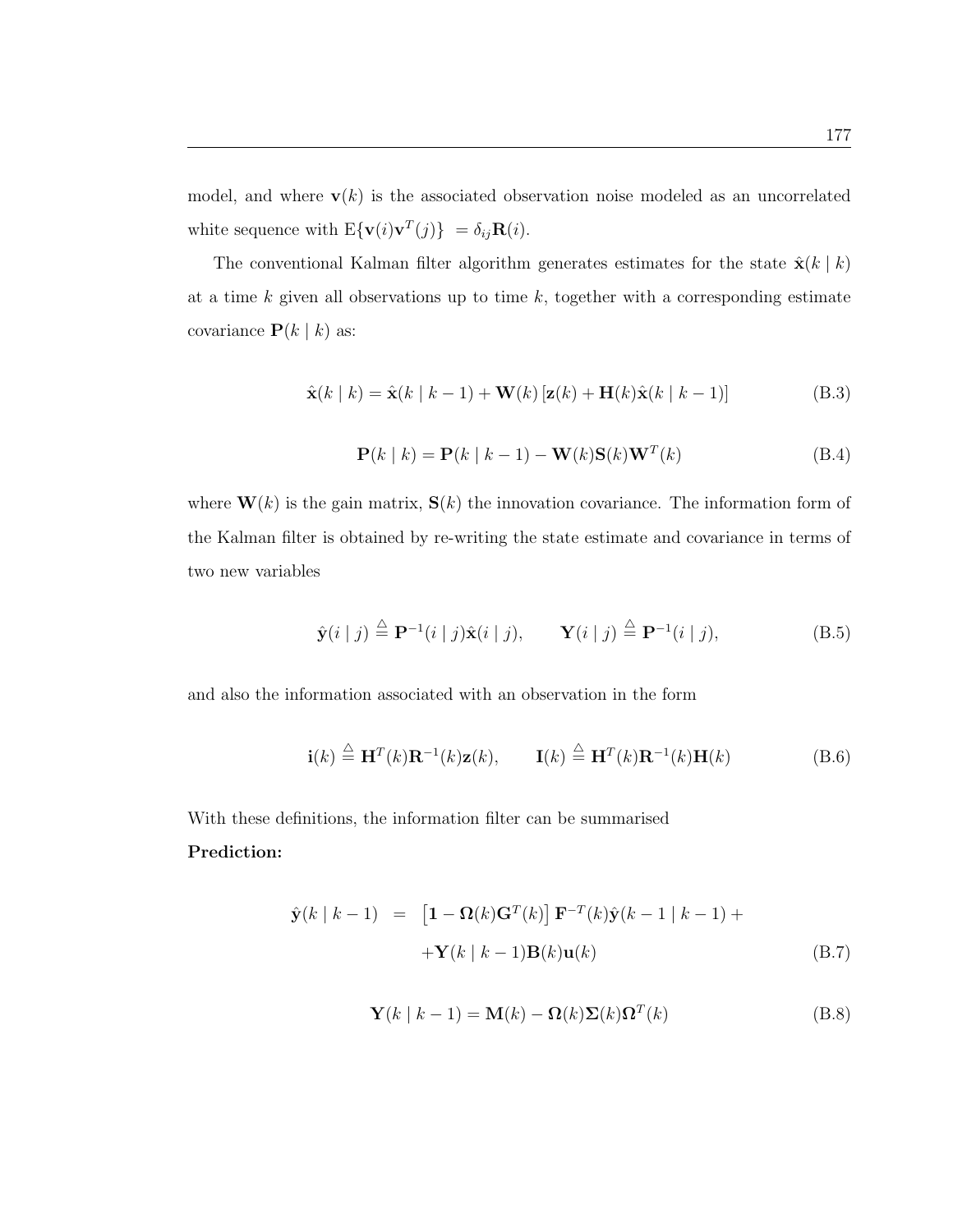where

$$
\mathbf{M}(k) = \mathbf{F}^{-T}(k)\mathbf{P}^{-1}(k-1 | k-1)\mathbf{F}^{-1}(k),
$$
\n(B.9)

$$
\mathbf{\Omega}(k) = \mathbf{M}(k)\mathbf{G}(k)\mathbf{\Sigma}^{-1}(k),\tag{B.10}
$$

and

$$
\Sigma(k) = \left[ \mathbf{G}^T(k) \mathbf{M}(k) \mathbf{G}(k) + \mathbf{Q}^{-1}(k) \right]. \tag{B.11}
$$

Estimate:

$$
\hat{\mathbf{y}}(k \mid k) = \hat{\mathbf{y}}(k \mid k-1) + \mathbf{i}(k) \tag{B.12}
$$

$$
\mathbf{Y}(k \mid k) = \mathbf{Y}(k \mid k-1) + \mathbf{I}(k). \tag{B.13}
$$

The information-filter form has the advantage that the update Equations B.12 and B.13 for the estimator are computationally simpler than the equations for the Kalman Filter, at the cost of increased complexity in prediction. The value of this in decentralized sensing is that estimation occurs locally at each node, requiring partition of the estimation equations which are simpler in their information form. Prediction, which is more complex in this form, relies on a propagation coefficient which is independent of the observations made and so is again simpler to decouple and decentralize amongst a network of sensor nodes.

The information form of the Kalman filter, while widely known, is not commonly used because the update terms are of dimension the state, whereas in the distributed Kalman filter updates are of dimension the observation. For single sensor estimation problems, this argues for the use of the Kalman filter over the information filter. However, in multiple sensor problems, the opposite is true. The reason is that with multiple sensor observations

$$
\mathbf{z}_i(k) = \mathbf{H}_i(k)\mathbf{x}(k) + \mathbf{v}_i(k), \qquad i = 1, \cdots, N
$$

the estimate can not be constructed from a simple linear combination of contributions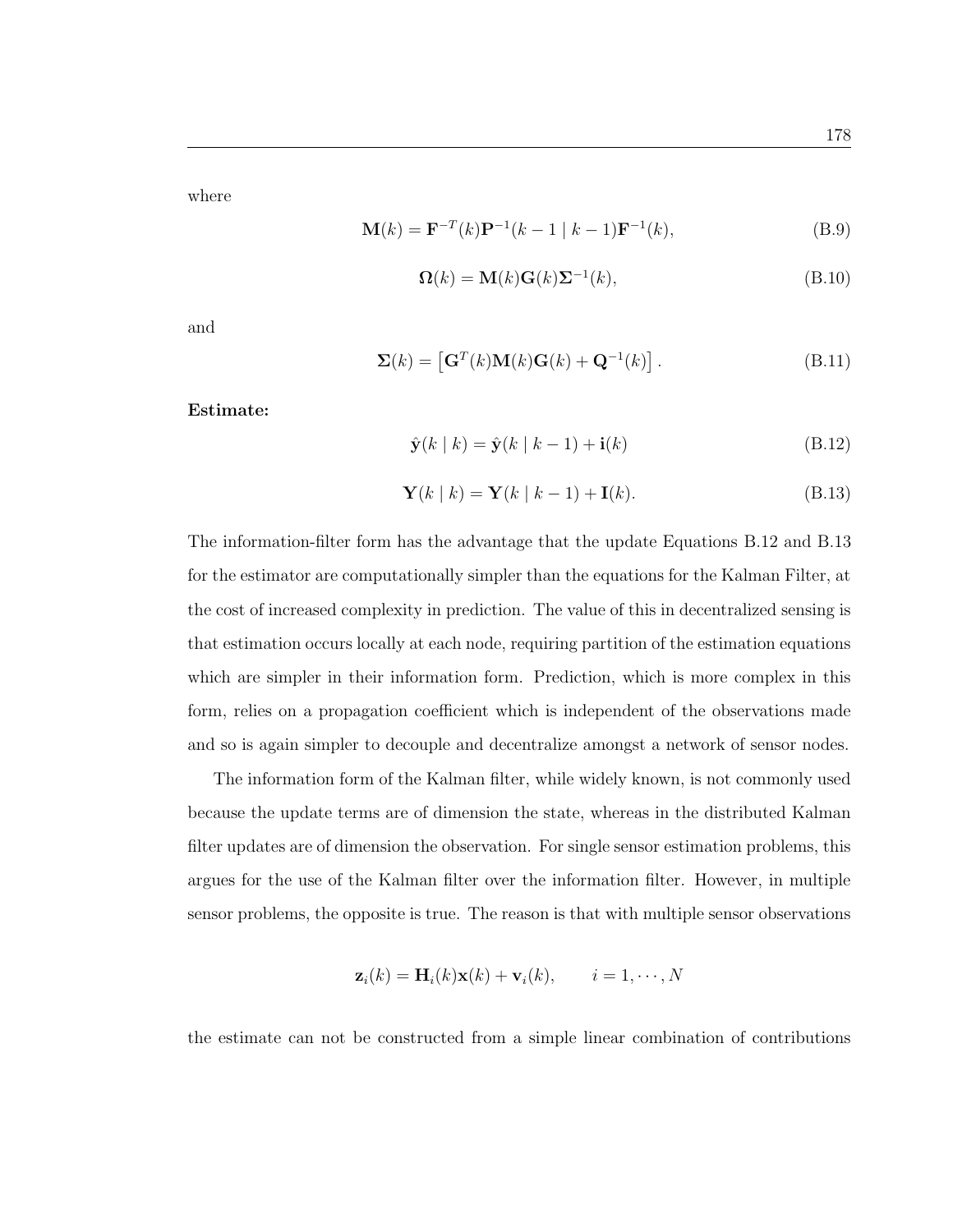from individual sensors

$$
\hat{\mathbf{x}}(k | k) \neq \hat{\mathbf{x}}(k | k - 1) + \sum_{i=1}^{N} \mathbf{W}_i(k) \left[ \mathbf{z}_i(k) - \mathbf{H}_i(k) \hat{\mathbf{x}}(k | k - 1) \right],
$$

as the innovation  $\mathbf{z}_i(k) - \mathbf{H}_i(k)\hat{\mathbf{x}}(k | k - 1)$  generated from each sensor is correlated because they share common information through the prediction  $\hat{\mathbf{x}}(k \mid k-1)$ . However, in information form, estimates can be constructed from linear combinations of observation information

$$
\hat{\mathbf{y}}(k | k) = \hat{\mathbf{y}}(k | k - 1) + \sum_{i=1}^{N} \mathbf{i}_{i}(k),
$$

as the information terms  $\mathbf{i}_i(k)$  from each sensor are uncorrelated. Once the update equations have been written in this simple additive form, it is straight-forward to distribute the data fusion problem (unlike for a Kalman filter); each sensor node simply generates the information terms  $\mathbf{i}_i(k)$ , and these are summed at the fusion center to produce a global information estimate.



Figure B.1: Algorithmic structure of a decentralised sensing node.

To decentralise the information filter all that is necessary is to replicate the central fusion algorithm (summation) at each sensor node and simplify the result. This yields a surprisingly simple nodal fusion algorithm. The algorithm is described graphically in Figure B.1. Essentially, local estimates are first generated at each node by fusing (adding) locally available observation information  $\mathbf{i}_i(k)$  with locally available prior information  $\hat{\mathbf{y}}_i(k \mid k-1)$ . This yields a local information estimate  $\tilde{\mathbf{y}}_i(k \mid k)$ . The difference between